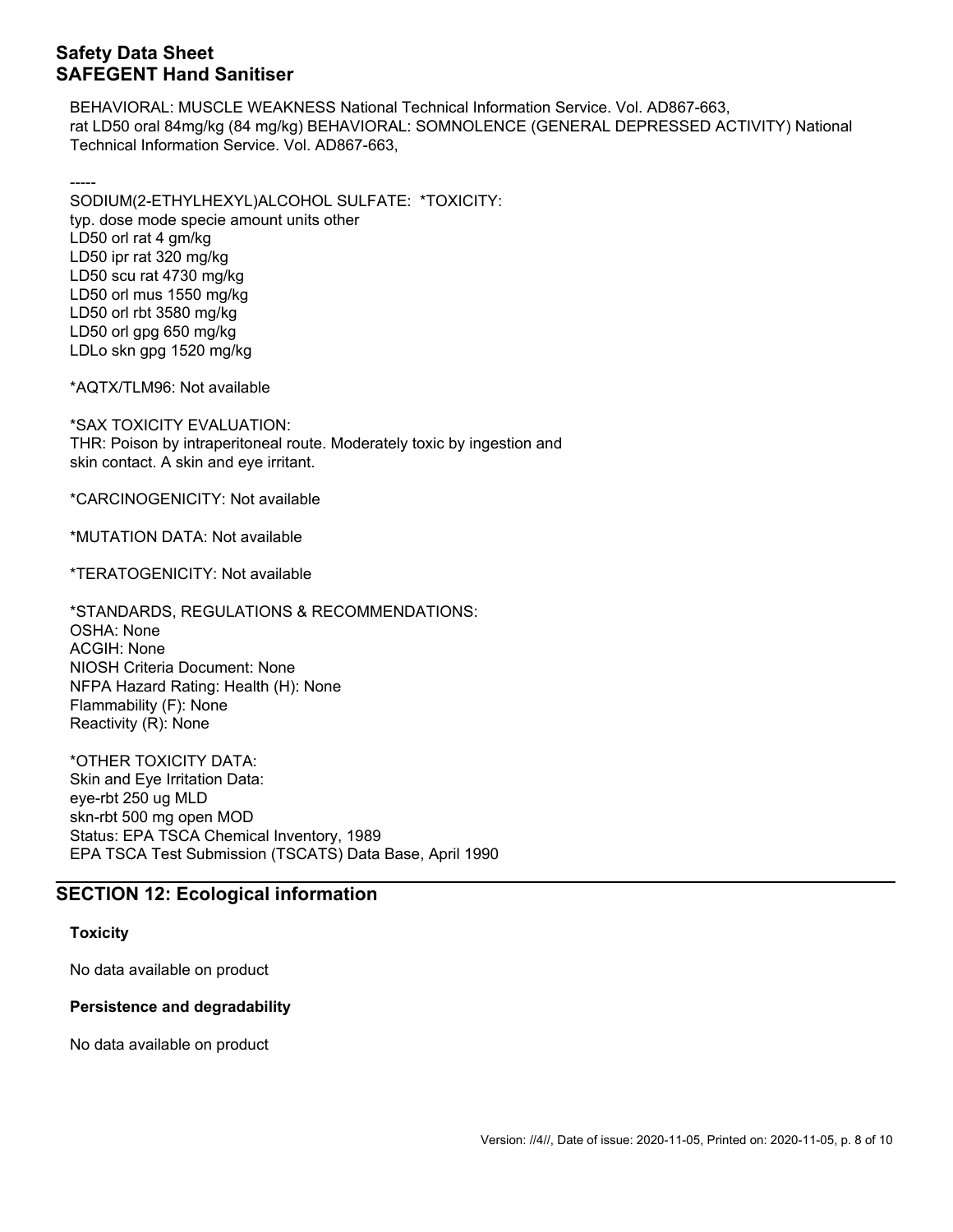## **Sicherheitsdatenblatt SAFEGENT Desinfektionsmittel für die Haut**

Komponenten:

-----

Quartäre Ammoniumverbindungen, Benzyl-C12-16-alkyldimethyl, Chloride: Biologisch abbaubar gemäß Lonza-Studie und OECD 302a . http://dissemination.echa.europa.eu/Biocides/ActiveSubstances/0063-08/Data\_009.pdf

-----

Didecyldimethylammoniumchlorid: Gemäß ECHA-Profil (https://echa.europa.eu/brief-profile/-/briefprofile/100.027.751) biologisch abbaubar (100%)

### **Bioakkumulationspotenzial**

Keine Daten zum Produkt vorhanden

Komponenten:

### **Mobilität im Boden**

Keine Daten verfügbar.

### **Ergebnisse der PBT- und vPvB-Beurteilung**

PBT/vPvB-Beurteilung nicht verfügbar, da Stoffsicherheitsbeurteilung nicht erforderlich/nicht durchgeführt

### **Andere Nebenwirkungen**

Keine Daten verfügbar.

## **ABSCHNITT 13: Hinweise zur Entsorgung**

### **Abfallbehandlungsmethoden**

### **Entsorgung des Produkts**

Bieten Sie überschüssige und nicht recycelbare Lösungen einem lizenzierten Entsorgungsunternehmen an. Wenden Sie sich zur Entsorgung dieses Materials an einen zugelassenen professionellen Abfallentsorgungsdienst. Das Material mit einem brennbaren Lösungsmittel auflösen oder mischen und in einer chemischen Verbrennungsanlage mit Nachbrenner und Wäscher verbrennen.

#### **Entsorgung kontaminierter Verpackungen**

Als unbenutztes Produkt entsorgen.

# **ABSCHNITT 14: Angaben zum Transport**

| UN-Nummer                                                                               | Keine |
|-----------------------------------------------------------------------------------------|-------|
| Ordnungsgemäße UN-Versandbezeichnung                                                    | Keine |
| Transportgefahrenklasse(n)                                                              | Keine |
| Verpackungsgruppe                                                                       | Keine |
| Umweltgefahren                                                                          | Keine |
| Besondere Vorsichtsmaßnahmen für den Benutzer                                           | Keine |
| Massengutbeförderung gemäß Anhang II des MARPOL-Übereinkommens 73/78 und gemäß IBC-Code | Keine |

# **ABSCHNITT 15: Vorschriften**

#### **Vorschriften zu Sicherheit, Gesundheits- und Umweltschutz/spezifische Rechtsvorschriften für den Stoff oder das Gemisch 2010/75/EU** - Richtlinie 2010/75/EU

Dieses Produkt enthält keine relevanten Mengen an "flüchtigen organischen Verbindungen" (VOC).